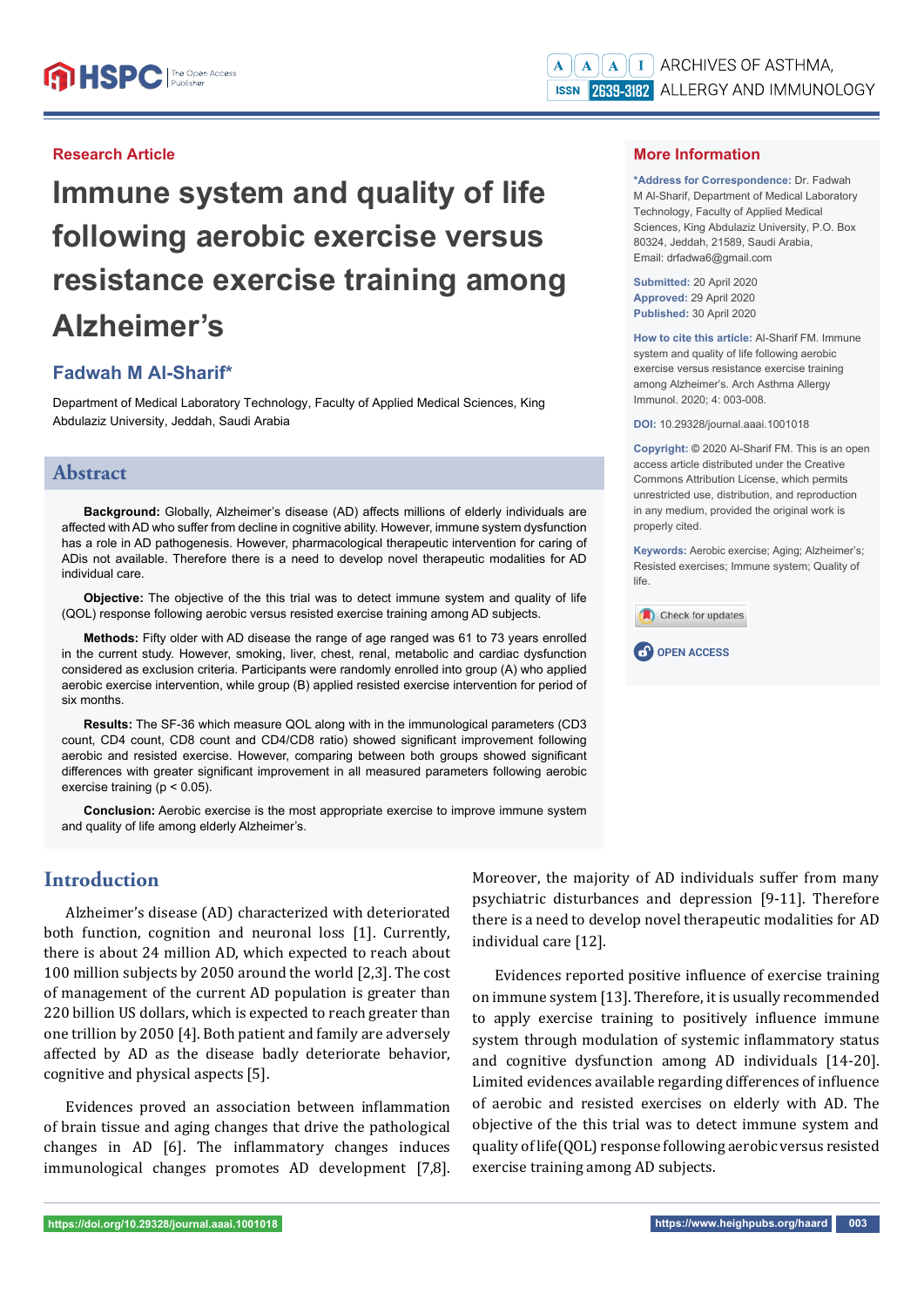# **Patients and methods**

#### **Subjects**

Fifty older with AD disease the range of age ranged was 61 to 73 years enrolled in the current study. However, smoking, liver, chest, renal, metabolic and cardiac dysfunction considered as exclusion criteria. Participants were randomly enrolled into group (A) who applied aerobic exercise intervention, while group (B) applied resisted exercise intervention for period of six months. A consent form was signed by legal guardian of all participants before sharing in our study which was ethically approved by FAMS Ethical Research Committee, King Abdulaziz University.

#### **Measurements**

**A. Flow cytometry analysis:** Leukocyte differentiation antigens CD3, CD4 and CD8 were measured using Beckman Coulter, Marseille, France. However, flow cytometry (Cytomics FC 500 and CXP software was used for analysis of samples.

**B. Health-related quality of life (SF-36 HRQL):** Assessment of quality of life (QOL) was detected using the standard reliable test SF-36 that includes eight subscales: Vitality, Bodily Pain, General Health, Physical Functioning, Social Functioning, Physical Role Functioning, Emotional Role Functioning, and Mental Health [21].

#### **Procedures**

1- Group (A): Twenty-five AD elderly subjects received treadmill aerobic exercise training for six months, the training program started with five minutes warming up, thirty minutes of training on the treadmill with an intensity 60% - 80% of individual maximal heart rate and end with five minutes cooling down [22].

2- Group (B): Twenty-five AD elderly subjects received resisted exercise training for six months, the training program started with ten minutes of mobility exercises followed by resisted exercise training on 9 machines of resistance training in order to do resisted training for the main skeletal muscles of the lower limbs, upper limbs and trunk muscles. Training session included 3 sets each set which consisted of 8-12 repetitions with a moment rest in between each 2 set. Training intensity was 60% - 80% of one maximum repetition (1-RM) [23].

## **Results**

Baseline variables of all participants proved that both groups were homogeneous as comparing the both groups regarding baseline and demographic parameters revealed no significant differences (Table 1).

The main findings in the current study showed significant increase in the mean values of SF-36 which measure QOL along with significant improvement in the immunological parameters (CD3 count, CD4 count, CD8 count and CD4/CD8 ratio) following aerobic and resisted exercise training (Tables 2-5). However, comparing between both groups showed significant differences with greater significant improvement in all measured parameters following aerobic exercise training (Tables 6,7).

## **Discussion**

Globally, millions of elderly individuals are affected with AD who suffer from decline in cognitive ability. However, immune system dysfunction play a principal role in AD pathogenesis [24,25]. Recently, there is no available pharmacological therapeutic intervention for caring of AD. However, exercise training is of positive effects on physical and cognitive function of AD individuals [26,27].

Results of current study proved that after six months, immunological parameters (CD3, CD4 and CD8) significantly increased and CD4/CD8 ratio significantly decreased in group (A) applied aerobic exercises greater than group (B) applied resisted exercises. Cell numbers are expected to decrease due to aging process. This finding is consistent with other studies, while other contradicting studies have made different observations. As our results agreed with many researches proved that aerobic exercise training improved immune system of elderly subjects [28-31]. However, Peeri and colleagues, stated that number of CD4 & CD8 cells and physical fitness significantly increased following aerobic exercise for six months in healthy elderly males [32]. While, Kapasi, et al*.* reported that two months of combined aerobic and resisted exercises improved CD8+ cells among elderly individuals [33]. On the other hand, limited evidences that measure influence of immunological response to resisted exercise are available, the majority of these studies reported that 2-3 months of resisted exercise programs had minimal influence of immune system and inflammatory cytokines [34-38]. While, many studies did not show significant immune function improvement following progressive resistance training [39-43].

Concerning QOL, aerobic exercise associated with greater significant increase in the SF-36 subscale mean values than resisted exercise. Many previous studies approved these findings that indicate that subjects psychological wellbeing and QOL associated with physical exercises [44-47]. Mahendra, reported that aerobic exercise training for 3 months improved SF-36 score of in patients with Alzheimer's disease [48]. However, Bowen et al*.* proved that postmenopausal women experienced improved QOL following twelve months of exercise intervention [49].In addition, Sørensen, et al*.*  mentioned that 12-month exercise trial improved HRQOL of elderly individuals [50]. Similarly, Imayama, et al. stated that twelve months of moderate to vigorous strength training improved HRQOL improved among overweight men following [51]. In addition, there are evidences reported that exercise training with higher intensity improved mental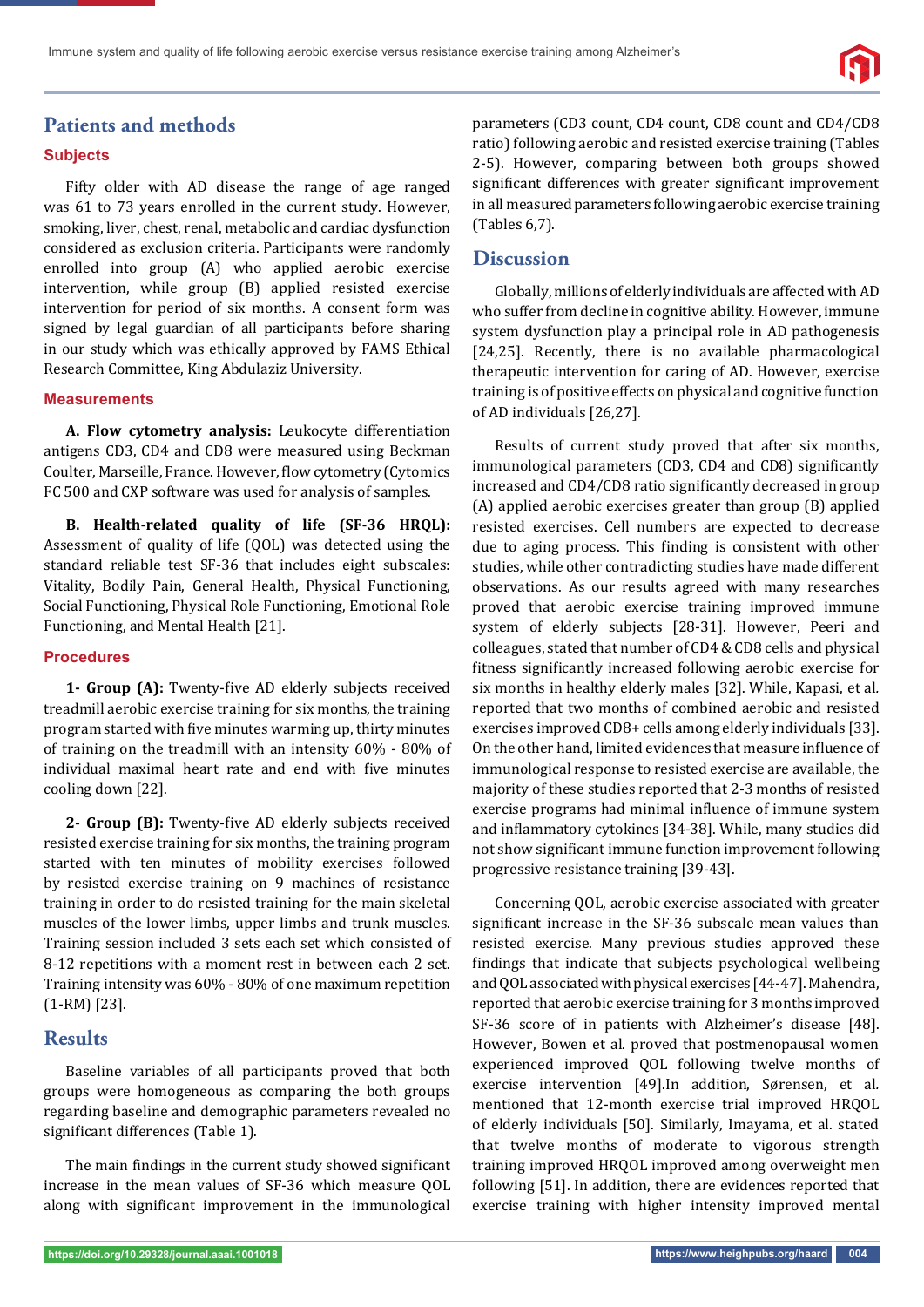

| <b>Table 1:</b> Participants baseline and demographic criteria.                                                                                                                           |                    |                    |                     |  |
|-------------------------------------------------------------------------------------------------------------------------------------------------------------------------------------------|--------------------|--------------------|---------------------|--|
| <b>Characteristic</b>                                                                                                                                                                     | Group (A)          | Group (B)          | <b>Significance</b> |  |
| Age (years)                                                                                                                                                                               | $63.71 \pm 3.95$   | 64.24 $\pm$ 3.67   | p > 0.05            |  |
| Gender (male/female)                                                                                                                                                                      | 13/12              | 11/14              | p > 0.05            |  |
| Weight (kg)                                                                                                                                                                               | $66.13 \pm 5.84$   | $64.73 \pm 4.96$   | p > 0.05            |  |
| Height (m)                                                                                                                                                                                | $1.71 \pm 0.08$    | $1.66 \pm 0.07$    | p > 0.05            |  |
| BMI (kg/m <sup>2</sup> )                                                                                                                                                                  | $22.76 \pm 3.15$   | $23.48 \pm 3.26$   | p > 0.05            |  |
| SBP (mmHg)                                                                                                                                                                                | $135.92 \pm 11.34$ | $139.27 \pm 10.72$ | p > 0.05            |  |
| DBP (mmHq)                                                                                                                                                                                | $82.15 \pm 8.43$   | $84.18 \pm 7.24$   | p > 0.05            |  |
| Glucose (mmol/L)                                                                                                                                                                          | $5.12 \pm 0.63$    | $5.26 \pm 0.71$    | p > 0.05            |  |
| ALT (U/L)                                                                                                                                                                                 | $38.67 \pm 6.22$   | $40.28 \pm 5.65$   | p > 0.05            |  |
| AST (U/L)                                                                                                                                                                                 | $26.53 \pm 3.85$   | $27.74 \pm 3.92$   | p > 0.05            |  |
| $HR_{\text{max}}(beat/min)$                                                                                                                                                               | $153.23 \pm 9.67$  | $150.72 \pm 8.95$  | p > 0.05            |  |
| BMI: Body Mass Index; SBP: Systolic Blood Pressure; DBP: Diastolic Blood Pressure; AST: Aspartate Aminotransferase; SBP: Systolic Blood Pressure; HR <sub>max</sub> : Maximum Heart Rate. |                    |                    |                     |  |

## **Table 2:** Statistical analysis of the immunological parameters before and at the end of the study of group (A).

|                                                                               |                 | $Mean + SD$       |             |                     |  |
|-------------------------------------------------------------------------------|-----------------|-------------------|-------------|---------------------|--|
|                                                                               | <b>Pre</b>      | Post              | $t$ - value | <b>Significance</b> |  |
| CD3 count $(109/L)$                                                           | $1.95 \pm 0.83$ | $1.24 \pm 0.66*$  | 5.37        | p < 0.05            |  |
| CD4 count $(109/L)$                                                           | $1.73 \pm 0.94$ | $1.12 \pm 0.72$ * | 5.64        | p < 0.05            |  |
| CD8 count $(109/L)$                                                           | $0.97 \pm 0.32$ | $0.51 \pm 0.24*$  | 4.83        | p < 0.05            |  |
| CD4/CD8 ratio                                                                 | $1.69 \pm 0.81$ | $1.14 \pm 0.69*$  | 5.16        | p < 0.05            |  |
| $(*)$ indicates a significant difference between the two groups, $p < 0.05$ . |                 |                   |             |                     |  |

#### **Table 3:** Statistical analysis of SF-36 subscale scores before and at the end of the studyof group (A).

| SF-36 subscale variables           | $Mean + SD$      |                               |             |                     |
|------------------------------------|------------------|-------------------------------|-------------|---------------------|
|                                    | <b>Before</b>    | After                         | $t$ - value | <b>Significance</b> |
| SF-36: Health transition           | $2.73 \pm 0.94$  | $1.53 \pm 0.65$ *             | 4.31        | p < 0.05            |
| SF-36: Physical functioning        | $71.76 \pm 7.23$ | $82.11 \pm 7.83$ <sup>*</sup> | 6.19        | p < 0.05            |
| SF-36: Role functioning: Physical  | $77.54 \pm 8.36$ | $89.32 \pm 9.27$ *            | 7.13        | p < 0.05            |
| SF-36: Bodily pain                 | $76.81 \pm 8.19$ | $67.58 \pm 6.73$ *            | 6.97        | p < 0.05            |
| SF-36: General health              | $70.65 \pm 7.23$ | $81.87 \pm 7.42$ *            | 7.26        | p < 0.05            |
| SF-36: Vitality                    | $58.22 \pm 5.15$ | $68.75 \pm 5.91*$             | 5.23        | p < 0.05            |
| SF-36: Social functioning          | $84.37 \pm 7.13$ | $93.41 \pm 7.85$ <sup>*</sup> | 8.78        | p < 0.05            |
| SF-36: Role functioning: Emotional | $91.25 \pm 9.84$ | $82.16 \pm 9.57$ *            | 8.27        | p < 0.05            |
| SF-36: Mental health               | $83.62 \pm 7.27$ | 71.45± 6.42*                  | 8.11        | p < 0.05            |

#### ( $\tilde{ }$ ) indicates a significant difference between the two groups;  $p < 0.05$ .

#### **Table 4:** Statistical analysis of the immunological parameters before and at the end of the study of group (B).

|                       | <b>Table 4.</b> Otalistical analysis of the immanological parameters before and at the chalor the stady of group (D). |                   |             |                     |
|-----------------------|-----------------------------------------------------------------------------------------------------------------------|-------------------|-------------|---------------------|
|                       |                                                                                                                       | $Mean + SD$       | $t$ - value | <b>Significance</b> |
|                       | <b>Pre</b>                                                                                                            | <b>Post</b>       |             |                     |
| $CD3$ count $(109/L)$ | $1.97 \pm 0.76$                                                                                                       | $1.62 \pm 0.73$ * | 3.21        | p > 0.05            |
| $CD4$ count $(109/L)$ | $1.79 \pm 0.84$                                                                                                       | $1.37 \pm 0.82^*$ | 2.98        | p > 0.05            |
| CD8 count $(10^9/L)$  | $0.98 \pm 0.30$                                                                                                       | $0.76 \pm 0.33*$  | 2.75        | p > 0.05            |
| CD4/CD8 ratio         | $1.72 \pm 0.79$                                                                                                       | $1.51 \pm 0.76*$  | 2.83        | p > 0.05            |

#### **Table 5:** Statistical analysis of SF-36 subscale scores before and at the end of the study of group (B).

| SF-36 subscale variables           | Mean + SD                     |                  |         |                     |
|------------------------------------|-------------------------------|------------------|---------|---------------------|
|                                    | <b>Before</b>                 | After            | T-value | <b>Significance</b> |
| SF-36: Health transition           | $2.87 \pm 0.81$ <sup>*</sup>  | $2.21 \pm 0.73$  | 2.57    | p < 0.05            |
| SF-36: Physical functioning        | $68.95 \pm 6.74*$             | $75.32 \pm 7.25$ | 3.21    | p < 0.05            |
| SF-36: Role functioning: Physical  | $75.32 \pm 7.56^*$            | $82.13 \pm 8.36$ | 3.12    | p < 0.05            |
| SF-36: Bodily pain                 | $78.15 \pm 8.23*$             | $73.28 \pm 7.64$ | 3.25    | p < 0.05            |
| SF-36: General health              | $69.72 \pm 7.21$ *            | $74.19 \pm 6.32$ | 3.16    | p < 0.05            |
| SF-36: Vitality                    | $56.87 \pm 5.92$ *            | $61.42 \pm 6.11$ | 3.34    | p < 0.05            |
| SF-36: Social functioning          | $83.95 \pm 8.36^*$            | $88.75 \pm 9.13$ | 3.29    | p < 0.05            |
| SF-36: Role functioning: Emotional | $91.78 \pm 9.81$ <sup>*</sup> | $86.14 \pm 9.52$ | 3.13    | p < 0.05            |
| SF-36: Mental health               | $83.86 \pm 7.23$ *            | $78.23 \pm 6.91$ | 3.37    | p < 0.05            |
|                                    |                               |                  |         |                     |

(\*) indicates a significant difference between the two groups;  $p < 0.05$ .

|                        |                   | $Mean + SD$     |             |                     |
|------------------------|-------------------|-----------------|-------------|---------------------|
|                        | Group (A)         | Group (B)       | $t$ - value | <b>Significance</b> |
| $ CD3$ count $(109/L)$ | $1.24 \pm 0.66*$  | $1.62 \pm 0.73$ | 2.98        | p < 0.05            |
| $ CD4$ count $(109/L)$ | $1.12 \pm 0.72$ * | $1.37 \pm 0.82$ | 2.87        | p < 0.05            |
| $ CD8$ count $(109/L)$ | $0.51 \pm 0.24*$  | $0.76 \pm 0.33$ | 2.62        | p < 0.05            |
| CD4/CD8 ratio          | $1.14 \pm 0.69^*$ | $1.51 \pm 0.76$ | 2.74        | p < 0.05            |

(\*) indicates a significant difference between the two groups,  $p < 0.05$ .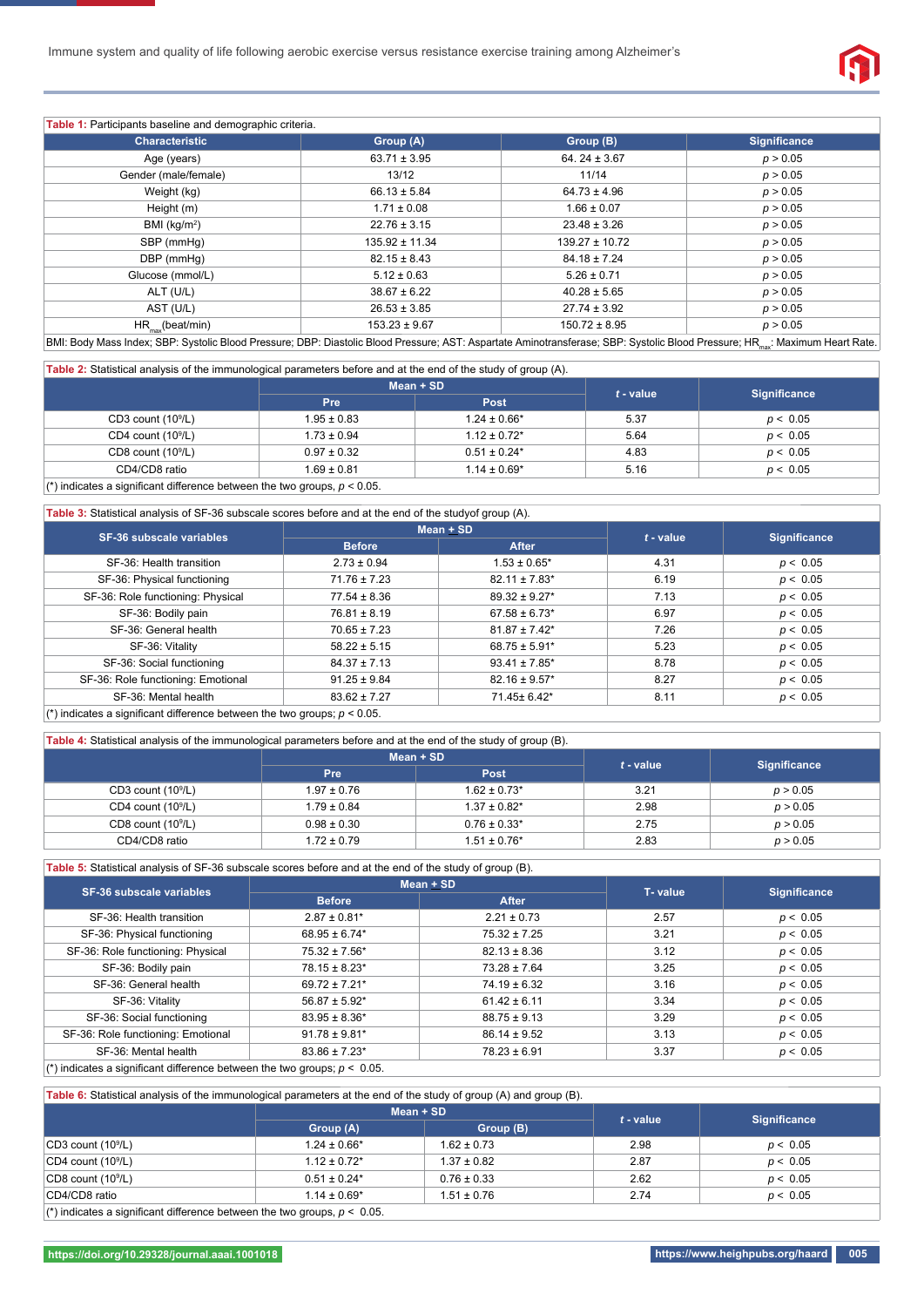

**Table 7:** Statistical analysis of SF-36 subscale scores at the end of the studyof group (A) and group (B). **SF-36 subscale variables Mean + SD Group (A)** Group (B) **Group (B) F** - value Significance SF-36: Health transition 1.53 ± 0.65\* 2.21 ± 0.73 2.62 *p <* 0.05 SF-36: Physical functioning 82.11 ± 7.83\* 75.32 ± 7.25 3.31 *p <* 0.05 SF-36: Role functioning: Physical 89.32 ± 9.27\* 82.13 ± 8.36 3.43 *p <* 0.05 SF-36: Bodily pain 67.58 ± 6.73\* 73.28 ± 7.64 3.22 *p <* 0.05 SF-36: General health 81.87 ± 7.42\* 74.19 ± 6.32 3.38 *p <* 0.05 SF-36: Vitality 68.75 ± 5.91\* 61.42 ± 6.11 2.76 *p <* 0.05 SF-36: Social functioning 93.41 ± 7.85\* 88.75 ± 9.13 3.47 *p <* 0.05 SF-36: Role functioning: Emotional 82.16 ± 9.57\* 86.14 ± 9.52 3.31 *p <* 0.05 SF-36: Mental health 71.45 ± 6.42\* 78.23 ± 6.91 3.62 *p <* 0.05 ( $*$ ) indicates a significant difference between the two groups;  $p < 0.05$ .

health greater than lower intensity exercise training [52,53]. While, Hoffmann, et al*.* found that AD subjects gained great improvement in QOL and physical fitness following aerobic of moderate intensity [54]. The specific mechanism for improved QOL following exercise training is not well known. However, improved self-perceptions, self-efficacy, activity of neurotransmitters [55-57], neuronal survival [58], synaptic plasticity [61], brain plasticity and vascularization [62-64], along with reduced emotional strain associated with social contact [65].

## **Conclusion**

Aerobic exercise is more appropriately improve quality of life and immune system among elderly Alzheimer's.

#### **Acknowledgment**

Author wants to express her thanks for staff members of Physical Therapy Department, Faculty of Applied Medical Sciences, King Abdulaziz University for their support in application of therapeutic intervention in this manuscript.

### **References**

1. Jensen CS, Bahl JM, Østergaard LB, Høgh P, Wermuth L, et al. Exercise as a potential modulator of inflammation in patients with Alzheimer's disease measured in cerebrospinal fluid and plasma. Exp Gerontol. 2019; 121: 91-98.

**PubMed:** https://www.ncbi.nlm.nih.gov/pubmed/30980923

- 2. Dos Santos Picanco LC, Ozela PF, de Fatima de Brito Brito M, Pinheiro AA, Padilha EC, et al. Alzheimer's disease: a review from the pathophysiology to diagnosis, new perspectives for pharmacological treatment. Curr Med Chem. 2018; 25: 3141–3159. **PubMed:** https://www.ncbi.nlm.nih.gov/pubmed/30191777
- 3. World Health Organization. Global health and aging. 2019.
- 4. Rubio-Perez JM, Morillas-Ruiz JM. A review: inflammatory process in Alzheimer's disease, role of cytokines. Scientific World Journal. 2012; 2012: 756357. **PubMed:** https://www.ncbi.nlm.nih.gov/pubmed/22566778
- 5. Melrose RJ, Ettenhofer ML, Harwood D, Achamallah N, Campa O, et al. Cerebral metabolism, cognition and functional abilities in Alzheimer disease. J Geriatr Psychiatry Neurol. 2011; 24: 127–134. **PubMed:** https://www.ncbi.nlm.nih.gov/pubmed/21856969
- 6. Heneka MT, Carson MJ, El Khoury J, Landreth GE, Brosseron F, et al. Neuro inflammation in Alzheimer's disease. Lancet Neurol. 2015; 14: 388-405.

**PubMed:** https://www.ncbi.nlm.nih.gov/pubmed/25792098

- 7. Heppner FL, Ransohoff RM, Becher B. Immune attack: The role of inflammation in Alzheimer disease. Nat Rev Neurosci. 2015; 16: 358-372. **PubMed:** https://www.ncbi.nlm.nih.gov/pubmed/25991443
- 8. Van Eldik LJ, Carrillo MC, Cole PE, Feuerbach D, Greenberg BD, et al. The roles of inflammation and immune mechanisms in Alzheimer's disease. Alzheimers Dement (N Y)*.* 2016; 2: 99-109. **PubMed:** https://www.ncbi.nlm.nih.gov/pubmed/29067297
- 9. Mossaheb N, Zehetmayer S, Jungwirth S, Weissgram S, Rainer M, et al. Are specific symptoms of depression predictive of Alzheimer's dementia? J Clin Psychiatry. 2012; 73: 1009–1015. **PubMed:** https://www.ncbi.nlm.nih.gov/pubmed/22687442
- 10. Lyketsos CG, Carrillo MC, Ryan JM, Khachaturian AS, Trzepacz P, et al. Neuropsychiatric symptoms in Alzheimer's disease. Alzheimers Dement. 2011; 7: 532–539. **PubMed:** https://www.ncbi.nlm.nih.gov/pubmed/21889116
- 11. Heun R, Schoepf D, Potluri R, Natalwala A. Alzheimer's disease and co-morbidity: increased prevalence and possible risk factors of excess mortality in a naturalistic 7-year follow-up. Eur Psychiatry. 2013; 28: 40–48.

**PubMed:** https://www.ncbi.nlm.nih.gov/pubmed/21924588

- 12. Alzheimer's Impact Movement. Alzheimer's Disease Caregivers Factsheet. Chicago, IL. Alzheimer's Association; 2017.
- 13. Idorn M., Hojman P. Exercise-dependent regulation of NK cells in cancer protection. Trends Mol Med. 2016; 22: 565–577. **PubMed:** https://www.ncbi.nlm.nih.gov/pubmed/27262760
- 14. Hayashino Y, Jackson JL, Hirata T, Fukumori N, Nakamura F, et al. Effects of exercise on C-reactive protein, inflammatory cytokine and adipokine in patients with type 2 diabetes: a meta-analysis of randomized controlled trials. Metabol Clin Exp. 2014; 63: 431–440.
- 15. Neefkes-Zonneveld CR, Bakkum AJ, Bishop NC, Tulder MW, Janssen TW. Effect of long-term physical activity and acute exercise on markers of systemic inflammation in persons with chronic spinal cord injury: a systematic review. Arch Phys Med Rehabil. 2015; 96: 30–42. **PubMed:** https://www.ncbi.nlm.nih.gov/pubmed/25064781
- 16. Hammonds TL, Gathright EC, Goldstein CM, Penn MS, Hughes JW. Effects of exercise on c-reactive protein in healthy patients and in patients with heart disease: a meta-analysis. Heart Lung. 2016; 45: 273–282.

**PubMed:** https://www.ncbi.nlm.nih.gov/pubmed/26916454

17. Meneses-Echavez JF, Correa-Bautista JE, González-Jiménez E. Schmidt RJ, Elkins M, et al. The effect of exercise training on mediators of inflammation in breast cancer survivors: a systematic review with meta-analysis. Cancer Epidemiol Biomarkers Prev. 2016; 25: 1009–1017.

**PubMed:** https://www.ncbi.nlm.nih.gov/pubmed/27197276

18. Radak Z, Hart N, Sarga L, Koltai E, Atalay M, et al. Exercise plays a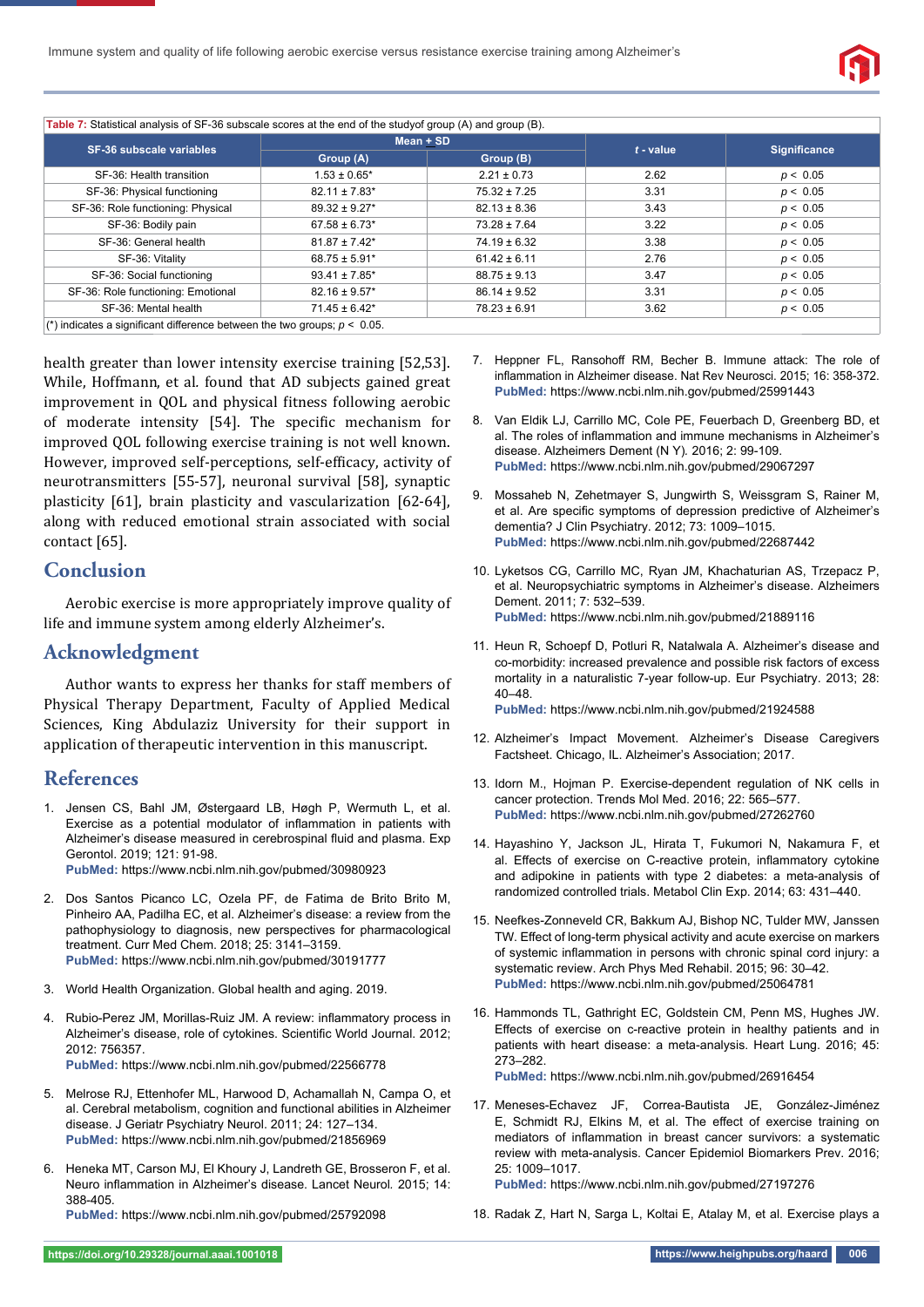

preventive role against Alzheimer's disease. J Alzheimers Dis. 2010; 20: 777–783. **PubMed:** https://www.ncbi.nlm.nih.gov/pubmed/20182027

- 19. Hawley JA, Hargreaves M, Joyner MJ, Zierath JR. Integrative biology of exercise. Cell. 2014; 159: 738–749. **PubMed:** https://www.ncbi.nlm.nih.gov/pubmed/25417152
- 20. De la Rosa A, Olaso-Gonzalez G, Arc-Chagnaud C, Millan F, Salvador-Pascual A, et al. Physical exercise in the prevention and treatment of Alzheimer's disease. J Sport Health Sci. 2020; 1-11.
- 21. Ware J, Kosinski M, Gandek B. SF-36 health survey: manual & interpretation guide. Lincon, RI: Quality Metric Incorporated. 2000.
- 22. Robergs RA, Landwehr R. The surprising history of the ''HRmax=220 age'' equation. J Exer Physiol. 2002; 5: 1–10.
- 23. Ramalho AC, de Lourdes Lima M, Nunes F, Cambuí Z, Barbosa C, et al. The effect of resistance versus aerobic training on metabolic control in patients with type-1 diabetes mellitus. Diabetes Res Clin Pract. 2006; 72: 271–276. **PubMed:** https://www.ncbi.nlm.nih.gov/pubmed/16406128
- 24. Vasefi M, Hudson M, Ghaboolian-Zare E. Diet Associated with Inflammation and Alzheimer's Disease. J Alzheimers Dis Rep. 2019; 3: 299-309.

**PubMed:** https://www.ncbi.nlm.nih.gov/pubmed/31867568

- 25. Anshu Agrawal, Janet Baulch, Munjal Acharya, Sudhanshu Agrawal. Identification of Peripheral Immune Mechanisms playing a protective role in Alzheimer's Disease progression. J Immunol. 2019; 202: 36.
- 26. Frederiksen KS, Gjerum L, Waldemar G, Hasselbalch SG. Effects of physical exercise on Alzheimer's disease biomarkers: a systematic review of intervention studies. J Alzheimers Dis. 2018; 61: 359–372. **PubMed:** https://www.ncbi.nlm.nih.gov/pubmed/29154278
- 27. Kelly A. Exercise-Induced Modulation of Neuroinflammation in Models of Alzheimer's Disease. Brain Plast. 2018; 4: 81–94. **PubMed:** https://www.ncbi.nlm.nih.gov/pubmed/30564548
- 28. Drela N, Kozdron E, Szczypiorski P. Moderate exercise may attenuate some aspects of immunosenescence. BMC Geriatr. 2004; 4: 8–15. **PubMed:** https://www.ncbi.nlm.nih.gov/pubmed/15456521
- 29. Nieman DC, Cook VD, Henson DA, Suttles J, Rejeski WJ, et al. Moderate exercise training and natural killer cell cytotoxic activity in breast cancer patients. Int J Sports Med. 1995; 16: 334–337. **PubMed:** https://www.ncbi.nlm.nih.gov/pubmed/7558532
- 30. Shinkai S, Kohno H, Kimura K, Komura T, Asai H, et al. Physical activity and immune senescence in men. Med Sci Sports Exerc. 1995; 27: 1516–1526. **PubMed:** https://www.ncbi.nlm.nih.gov/pubmed/8587488
- 31. Crist DM, Mackinnon LT, Thomson RF, Atterbom HA, Egan PA. Physical exercise increases natural cellular-mediated tumor cytotoxicity in the elderly women. Gerontology. 1989; 35: 66–71. **PubMed:** https://www.ncbi.nlm.nih.gov/pubmed/2792786
- 32. Peeri M, Azarbayjani M, Akbarpour M, Ebrahimi M. The effect of aerobic training on the immune system of aging men. Annals Biological Res. 2011; 2: 299-304.
- 33. Kapasi ZF, Ouslander JG, Schnelle JF, Kutner M, Fahey JL. Effects of an exercise intervention on immunologic parameters in frail elderly nursing home residents. J Gerontol Med Sci. 2003; 58: 636–643. **PubMed:** https://www.ncbi.nlm.nih.gov/pubmed/12865480
- 34. Bermon S, Philip P, Candito M, Ferrari P, Dolisic C. Effects of strength exercise and training on the natural killer cell counts in elderly humans. J Sports Med Phys Fitness. 2001; 41: 196–202. **PubMed:** https://www.ncbi.nlm.nih.gov/pubmed/11447362
- 35. Flynn MG, Fahlman M, Brauun WA, Lambert CP, Bouillon LE, et al. Effects of resistance training on selected indexes of immune function in elderly women. J Appl Physiol. 1999; 86: 1905–1913. **PubMed:** https://www.ncbi.nlm.nih.gov/pubmed/10368355
- 36. Flynn MG, Mcfarlin BK, Philips MD, Stewart LK, Timmerman KL. Tolllike receptor 4 and CD14 mRNA expression are lower in resistive exercise-trained elderly women. J Appl Physiol. 2003; 95: 1833–1842. **PubMed:** https://www.ncbi.nlm.nih.gov/pubmed/12832426
- 37. Rall LC, Roubenoff R, Cannon JG, Abad LW, Dinarello CA, et al. Effects of progressive resistance training on immune response in aging and chronic inflammation. Med Sci Sports Exerc. 1996; 28: 1356-1365. **PubMed:** https://www.ncbi.nlm.nih.gov/pubmed/8933485
- 38. Mcfarlin BK, Flynn MG, Campbell WW, Stewart LK, Timmerman KL. TLR4 is lower in resistance-trained older women and related to inflammatory cytokines. Med Sci Sports Exerc. 2004; 36: 1876-1883. **PubMed:** https://www.ncbi.nlm.nih.gov/pubmed/15514501
- 39. Raso V, Benard G, DA Silva Duarte AJ, Natale VM. Effect of Resistance Training on Immunological Parameters of Healthy Elderly Women. Med Sci Sports Exerc. 2007; 39: 2152-2159. **PubMed:** https://www.ncbi.nlm.nih.gov/pubmed/18046186
- 40. Miles MP, KraemerW J, NindlB C, Grove DS, Leach SK, et al. Strength, workload, anaerobic intensity and the immune response to resistance exercise in women. Acta Physiol Scand. 2003; 178: 155–1563. **PubMed:** https://www.ncbi.nlm.nih.gov/pubmed/12780390
- 41. Bruunsgaard H, Pedersen BK. Special feature for the olympics: effects of exercise on the immune system in the elderly population. Immunol Cell Biol. 2000; 78: 523–531. **PubMed:** https://www.ncbi.nlm.nih.gov/pubmed/11050535
- 42. Woods JA, Lowder TW, Keylock KT. Can exercise training improve immune function in the aged? Ann N Y Acad Sci. 2002; 959: 117–127. **PubMed:** https://www.ncbi.nlm.nih.gov/pubmed/11976191
- 43. Rall LC, Roubenoff R, Cannon JG, Abad LW, Dinarello CA, et al. Effects of progressive resistance training on immune response in aging and chronic inflammation. Med Sci Sport Exerc. 1996; 28: 1356-1365. **PubMed:** https://www.ncbi.nlm.nih.gov/pubmed/8933485
- 44. Brown DW, Balluz LS, Heath GW. Associations between recommended levels of physical activity and health-related quality of life—Findings from the 2001 Behavioral Risk Factor Surveillance System (BRFSS) Survey. Prev Med. 2003; 37: 520–528. **PubMed:** https://www.ncbi.nlm.nih.gov/pubmed/14572437
- 45. Segal R, Evans W, Johnson D. Structured exercise improves physical functioning in women with stages I and II breast cancer: results of a randomized controlled trial. J Clin Oncol 2001; 19: 657–665. **PubMed:** https://www.ncbi.nlm.nih.gov/pubmed/11157015
- 46. Painter P, Carlson L, Carey S, Paul SM, Myll J. Physical functioning and health-related quality-of-life changes with exercise training in hemodialysis patients. Am J Kidney Dis. 2000; 35: 482–492. **PubMed:** https://www.ncbi.nlm.nih.gov/pubmed/10692275
- 47. Schmitz N, Kruse J, Kugler J. The association between physical exercises and health-related quality of life in subjects with mental disorders: results from a cross-sectional survey. Preventive Medicine 2004; 39: 1200–1207. **PubMed:** https://www.ncbi.nlm.nih.gov/pubmed/15539056
- 48. Mahendra N. Exercise and behavioural management training improves physical health and reduces depression in people with Alzheimer's disease. Evidence-based Healthcare. 2004; 8: 77–79.
- 49. Bowen DJ, Fesinmeyer MD, Yasui Y, Tworoger S, Ulrich CM, et al. Randomized trial of exercise in sedentary middle aged women: effects on quality of life. Int J Behav Nutr Phys Act. 2006; 3: 34. **PubMed:** https://www.ncbi.nlm.nih.gov/pubmed/17020620